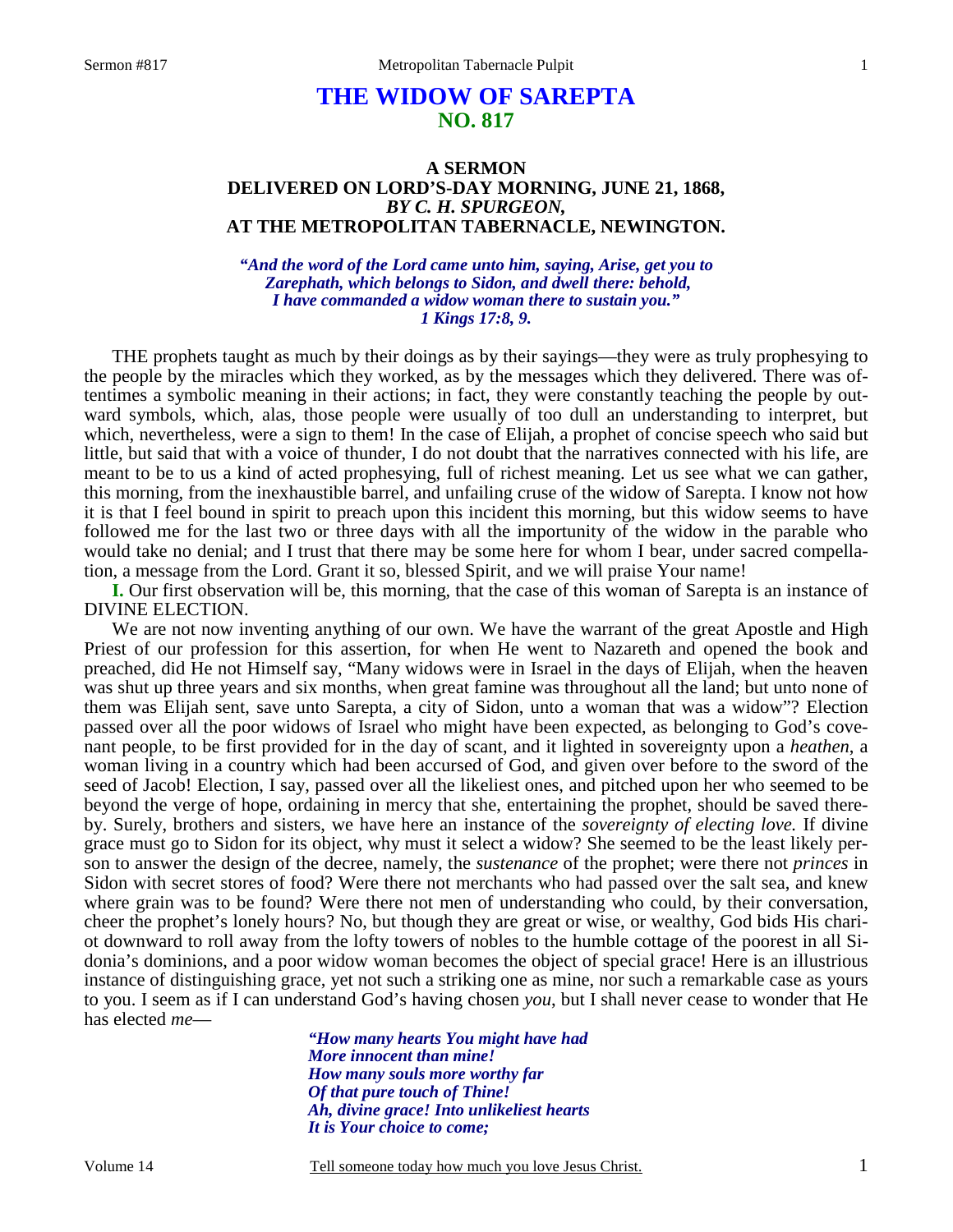### *The glory of Your light to find In darkest spots a home."*

The choice is in every case made by the supreme will of Jehovah, and is not ordered according to the will of man, nor the will of the flesh, nor blood, nor birth. It is not of him who wills, nor of him who runs, but He who rules all things according to His own good pleasure; He gives as He wills, and withholds as He pleases, and who shall say unto Him, "What are You doing?"

 At the same time it was a most *just* choice. I have never heard anyone complain that this widow of Sarepta was thus preserved in famine. And who could complain? For if the whole people had been all subject to the same pinching need, they all deserved it, and if God's special bounty in a single case turned aside the evil by His own remarkable power, shall not the Lord do as He wills with His own? Is our eye evil because His eye is good? So also in the realm of divine grace—none of us have any right to God's mercy; if you think you have, go plead your rights, and God will give them to you. God shall treat no man worse than he deserves, but, indeed, infinitely better. "He has not dealt with us after our sins, nor rewarded us according to our iniquities." But what if He chooses to give to some His special and abounding grace? Men may quibble if they will, but the only answer God will give them is this, "No but, O man, who are you that replies against God? Shall the thing formed say to Him who formed it, Why have you made me thus?" But, beloved, although God condescends not to explain His modes of action, nor to prove His own justice, for who is He that He should stand at our bar, and should speak for Himself, and explain His actions?—yet He is always Just. Who are we, the ephemera of an hour, that we should arraign the infinite, the eternal one, from whose hands we spring? He will do as He pleases. Yet for all this, His throne is settled in judgment and His scepter rules according to righteousness and truth; and in the daylight of eternity we shall all of us admiringly discern that sovereignty was never dissociated from justice and that when God did absolutely as He willed, He always willed to do the thing which was upright and just. The choice was as just as it was sovereign!

 But what a *blessed* choice it was for her! She saw her neighbors famishing; all over the land the people felt the bitter pangs of starvation, but in her house there was no need, for bread and oil abounded. This was no luxury, but was similar to bread and butter among us, for the Easterns use the oil as we use butter. There was just plain food enough to support, but not enough to gratify delicate tastes. The prophet had lived upon better fare before, when he had meat twice a day, but now he must do without it altogether. The prophet's Master would not have the prophet be dainty about such things. This woman had enough; meal and oil were to her right royal dainties when there was famine through the land. And, beloved in Christ Jesus, how blessed are we who rejoice in our election! What food we have! What bread and what oil! No, what supplies of richer dainties than earth could possibly yield—redeeming grace and dying love! The flesh of Jesus and His precious blood to be our meat and drink! If election brings us such stores as these, let us forever magnify the merciful sovereignty which ordained us to such grace!

 God's choice of this woman, while it brought such blessedness to her, *involved service.* She was not elected merely to be saved in the famine, but to *feed the prophet*. She must be a woman of faith; she must make the little cake first, and afterwards she shall have the multiplication of the meal and of the oil. So the grace of God does not choose men to sleep and wake up in heaven; or choose them to live in sin, and find themselves absolved at the last; or choose them to be idle and go about their own worldly business, and yet to win a reward at the last for which they never toiled. Ah, no! The sovereign electing grace of God chooses us to repentance, to faith, and afterwards to holiness of living, to Christian service, to zeal, to devotion. Ah, many a man would wish to be chosen for heaven, but he has no wish to be chosen for holiness! Then why does he quibble at election? If he does not wish it himself, why need he grudge those who have it? Dog in the manger, what right have you to howl at those who rejoice in what you do not care for yourself? You do not desire holiness, then why complain that it is worked in others? If any man here wishes to be chosen to holiness, wishes to be chosen to give up his sin—if that is a sincere wish, it is a sign that he is chosen *already*, for such a wish as that could not grow up in his soul by nature, God must have implanted it. Let him be thankful that he finds it there! But, beloved, let us never think about proving our election unless we bring forth fruit unto holiness by the grace of God. If you hope you are chosen like this woman, let me ask you, are you feeding the prophet? Are you daily exhibiting a faith in the living God? Could you, like she, at the Lord's command, take out the handful of meal and oil, and *believe* that God would still supply you? Are you living as the just do, by faith, in simple dependence upon Jehovah whom you cannot see, but whose promises stand fast to you? If so, you can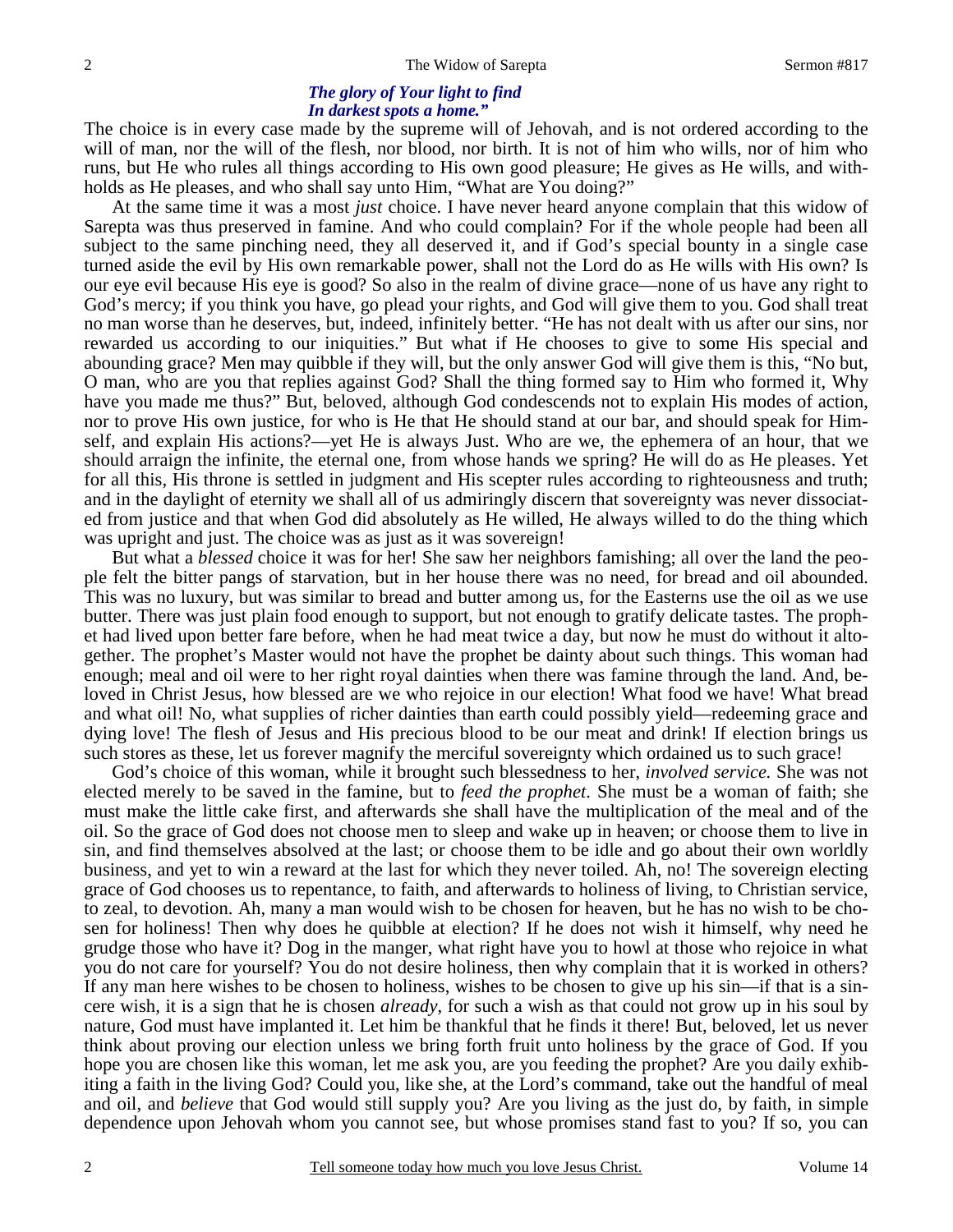be sure you are chosen to it, for you have obtained it; you may be clear of your election, for you have made it sure because you have brought forth the *fruits* of it! You are elect unto holiness, elect to be conformed to the image of His Son, predestinated to be one of the family of which He is the first-born and pattern. Inasmuch as you are made like He is, this proves that you are ordained to be made like He, and you may rest and rejoice therein. I beseech our friends never to be afraid of that doctrine of election when they hear it spoken of; it is not to be controverted about every day in the week, and insisted upon as though it were the whole gospel, for it is only one truth of God among many, but it is a very precious one. There are certain preachers who get this doctrine into their theology as the organ grinders get a tune put into their barrels, and they can never grind out anything but election, over, and over, and over again! Such persons bring a most Scriptural doctrine into disrepute, but at the same time, it is an indisputable truth of Christianity, and one full of the richest comfort to the child of God—one which is intended to kindle in him perpetual flames of adoring gratitude, a truth which lays him low, and makes him feel that there is nothing in him, and then raises him up and bids him, like a seraph, adore before the throne of God! Distinguishing grace is a fact! Prize the truth, and hold it firmly! Live upon Jesus Christ! Bless

Him that you are made a partaker of His eternal love! There will always be some who will pervert and wrest this doctrine, as they also do the other Scriptures, to their own destruction, but I hardly think I need stop to speak to them. Still, there are some who say, "If I am to be saved, I shall be saved." Did they ever hear of a certain Ludovic, an Italian philosopher who had imbibed the idea of predestination to the exclusion of every other truth of God? He could see nothing but *fate,* and thought religions activity useless. A physician who attended him during his sickness, a godly man, desiring to convince him of his error, said to him as he stood by his bedside, "I shall not send you any medicine; I shall not attend to you, in fact, I shall not call any more, because if you are to live, you will live, and if you are to die, you will die; therefore it is of no use my attending to you." He went his way, but in the watches of the night, Ludovic, who had been the slave of a notion, turned it over and saw the folly of it; he saw that there were other truths besides predestination, and he acted like a sane man. As God accomplishes the healing of the sick by the use of medicines, he usually accomplishes also the saving of souls by the means of grace; and as I, not knowing whether I am elected to be healed or not, yet go to the physician, so I, not knowing whether I am elect to be saved or not, yet will go to Jesus as He bids me go, and put my trust in Him. And I hope I shall be accepted in Him. Dear hearer, do not trifle away your soul by thrusting your head into doctrinal difficulties! Do not be a fool any more, but go to Jesus as you are, and put your trust in Him, and you will not find this knotty point a terror to you; it will indeed become like butter in a lordly dish to you; it will be to you savory meat such as Isaac's soul loved; and as you feed upon it you will become like the three holy children in Babylon, both fatter and fairer and more lovely than those who have not received this precious truth of God!

**II.** A second truth we learn from the text is the doctrine of the SECRET OPERATIONS of God upon the human heart.

 This is illustrated here, for we read, "I have commanded," and yet we do not find that the Lord had spoken a single word to this woman, certainly not by Elijah, and I do not know that there was any other prophet at that time within reach of her. No command had been given, and yet God said, "I have commanded a widow woman there to sustain you." She does not appear to have been at all aware that she was to feed a prophet; she went out that morning to gather sticks, not to meet a guest; she was thinking about feeding her son and herself upon the last cake, certainly she had no idea of sustaining a man of God out of that all but empty barrel of meal! Yet the Lord, who never lies, spoke a solemn truth when He said, "I have commanded a widow woman there." He had so operated upon her mind that He had prepared her to obey the command when it did come by the lip of His servant the prophet. Even thus, and blessed be God for this comforting truth, long before the minister is sent to preach the gospel, *God* prepares the hearts of men to receive the word! Long before the actual living message comes as a matter of instruction to them, there have been secret operations, both of providence and of grace, which have been making ready a people prepared of the Lord who shall be called in the day of His power. Beloved, there is a time, no doubt, when the Spirit of God begins to operate upon the heart of saved ones, but even from infancy the grace of God begins to prepare the heart for salvation, and long before conversion all the moral agencies, all the providential afflictions, and indeed all the events of life have been working together to prepare that character for translation from the kingdom of darkness into the kingdom of God's dear Son. There are gracious operations long before there are operations of the Spirit of grace. I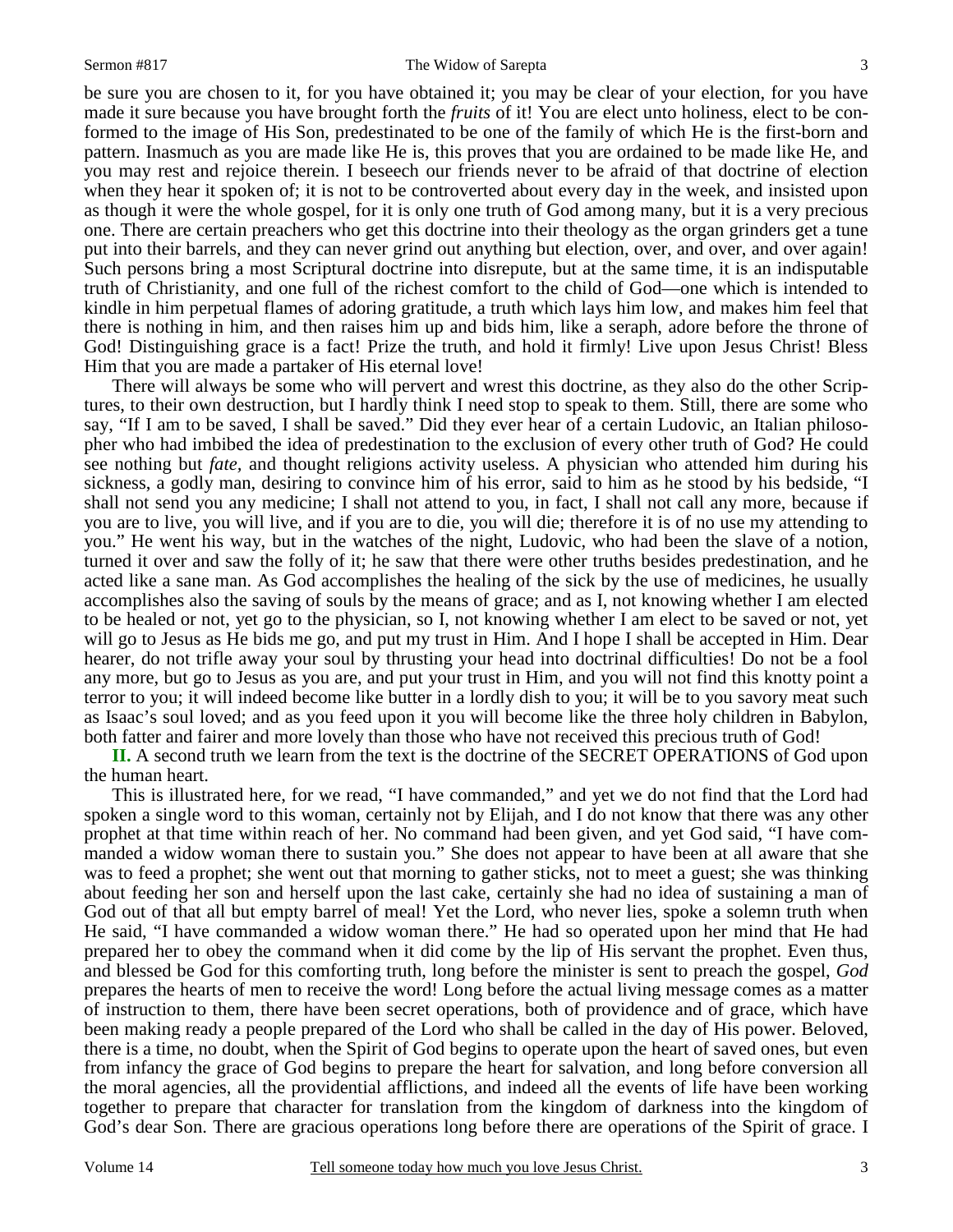call them gracious because they are directed *by* grace; though they are nothing more than moralizing, restraining, or awakening operations, when I came to preach, this morning, I did not know who may be in the crowd, but I did know that I would preach to a picked congregation whom God had Himself selected, and that I would speak to some who need me, and to whom I am sent of God! There will be tinder somewhere for my sparks, and though there will be many to whom the discourse will be worth nothing, yet there will be chosen ones to whom it will be the power of God! Still does the widow woman meet Elijah—she may not know why she comes, she may come with a very low motive, as it were only to gather a few sticks, but the *Lord* has sent her; no one can give God's message to her but the chosen preacher, and she is the woman who must receive his word. So in all places where my brothers in the ministry are preaching, the Lord not only sends His servants, but sends the persons whom He means them to meet! He equally prepares the preacher and the hearer.

 It is to be hoped that many here have been hopefully prepared for the reception of God's gospel; for they are the *children of godly parents.* I would sincerely hope that when the gospel comes to them, they will receive it because they have seen the proof of it in their mother's piety, and in their father's holiness. I trust that having known, like Timothy, the Scriptures from their youth, they will be like the thirsty land which gapes with huge cracks as if thirsting to drink in the blessed shower, and not as the hard rock which turns an ungrateful surface to the gentle dew of heaven. I trust there are some here, young in years, of whom the Lord has said, "I have commanded a little girl, or a young lad, to receive Jesus today."

 Many I know have been prepared for the gospel by having *long attended the ministry.* Ah, though you are not saved yet, I hope that God is getting you ready for that day of effectual grace! How have I knocked at the doors of some of your consciences; surely, the mark of the hammer may be seen there now. You have found it hard to sin, though you have gone on sinning; you have been almost persuaded, though not persuaded after all. Still you are not what you once were; you have been sobered; you have been made to think; you have become uneasy; the sinful pleasures which were sweet to you have been abandoned; you cannot altogether shake off the thoughts of eternity, of judgment, and of the life to come. Ah, well, I hope this preparation will not, after all, turn out to be a bud that does not knit, an upspringing blade that never comes to the ear, but may divine grace even now lead you to Jesus, for today is the accepted time—today is the day of salvation! May you be as ready for the gospel today as the widow woman was for Elijah when he met her with Jehovah's command!

 Many are prepared by *providential trials.* I have blessed God a hundred times that He does not leave His preachers to do the work of winning souls alone. When I have gone to see the sick, I have felt that my Lord has been there preaching sermons which have touched flesh and blood, and pierced to the very quick, while my words alone would only have gone in one ear, and out the other. He has laid that dear child dead, and the mother cannot forget that her infant has gone to heaven while she is on another road; there is the husband looking down upon the corpse of the beloved wife, and he cannot laugh at death and eternity now—there is space for a word of admonition now. Ah, when you come fresh from the bed of fever, when you come here after having been detained at home by weeks of illness and weariness, then is my time with you! God has broken up the clods, plowed up the fallow ground, cut up the thistles, and made room for His good seed so that it may fall where it shall live and grow! Be thankful for your troubles if they prepare you for the gospel, and if any of you have come up here this morning fresh from fiery trials, now that you are like melted wax, may God put the seal on you, lest if you grow cold any more you may never be melted again, and never have another opportunity of receiving the stamp of the cross of Jesus, the mark of the genuine Faith in a bleeding Savior.

 Others are prepared for immediate salvation, because the *Spirit of God* is actually resting upon them, though they know it not. There are the incipient germs of repentance; there is the embryo of faith; there is *everything* which goes to make the Christian life—but it has not as yet come to such development as to be known to be such. When the minister's voice or the Word of God in the Bible shall explain and enforce the truth of God, the man will perceive it, and discover himself to be in Christ!

 The observation may arise in some mind, "Well, if this is the case, that God is preparing for the gospel, could we not dispense with the ministry altogether?" This is unreasonable. This, instead of putting the ministry on one side, will have with every thoughtful mind the opposite effect. How it ought to encourage us to preach if there are some who are ready for it! Well may we distribute the bread of life when there are hungry souls waiting for it! Well content may we be to compel them to come in that the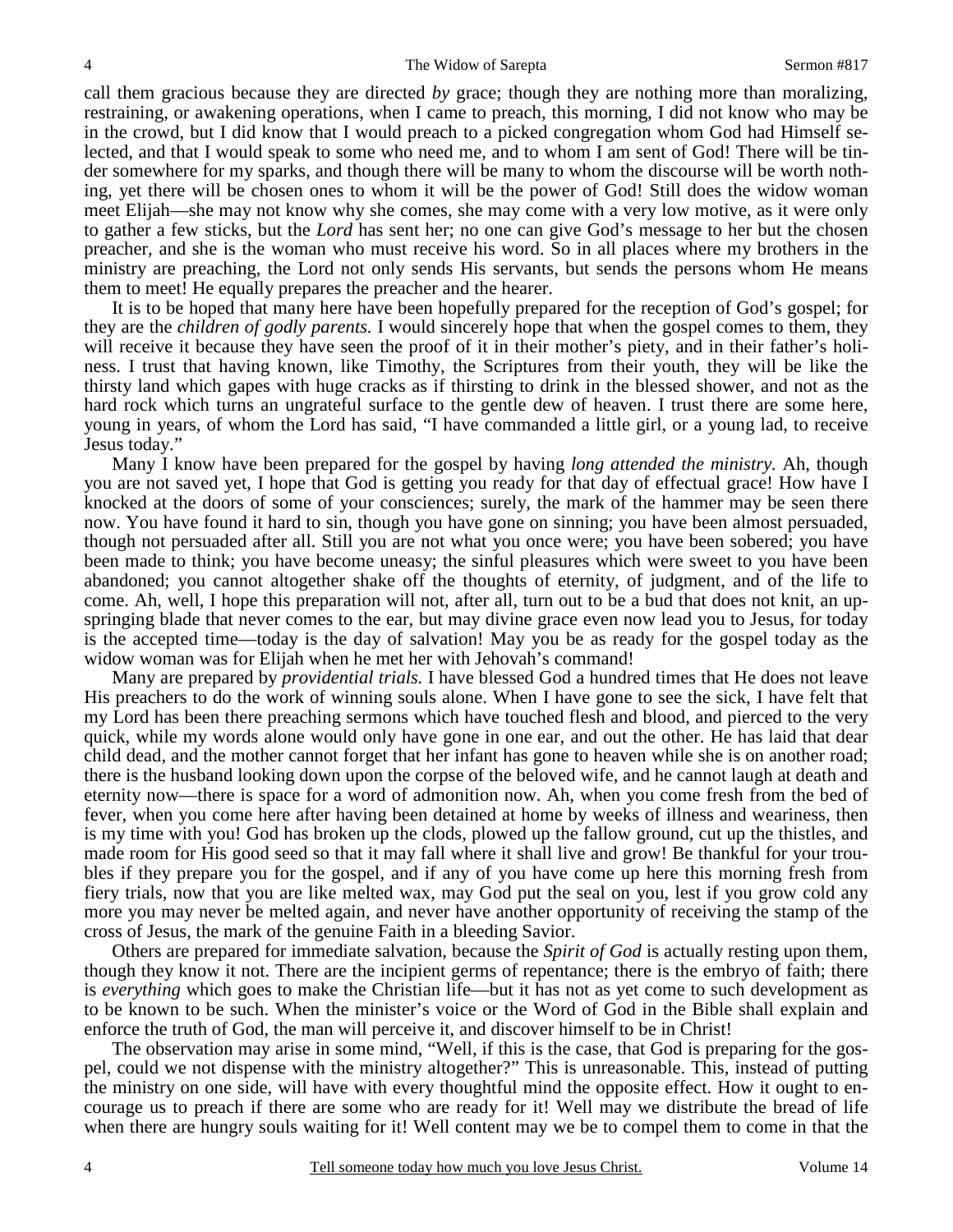house may be filled, when there are the poor and needy under the hedge, and in the highways who feel their need of the sacred banquet! How this ought to cheer the Christian minister! No man is better pleased to go fishing than he who fully believes that he shall catch abundance of fish—no warriors march more cheerfully to the fray than those who are assured that they must win the victory. The certainty of success inspires a man to be doubly earnest. The preacher feels that he should be in arduous labors yet more abundant, when he perceives that all these labors are backed up by the providence of God, and made effectual to the most divine ends. Send your servant to sow the seed upon a rock, and to plow all day, and see if he does not grow weary with his useless labors; but if you give him a good piece of ground to till, it is comparatively light work, for he foresees a crop springing up. Even the worst of

men have this mind about them. I have heard that our military prisoners, when they were punished by being made to carry large shot from one end of the prison yard to the other, did not feel it to be so much a punishment when they saw the pyramid of shot at one end of the yard growing larger, and the other diminishing; at last it was resolved to make them carry the same shot from one end of the yard to the other and back again continually, then the sense that they were working very hard and accomplishing nothing made the punishment far more irksome. So would it be to the Christian minister. Give him the conviction that he is really achieving success—success for which God works in His omnipotence side by side with him, and the man becomes strong as the bullock for the draught, strong as the lion for the fight! He can do all things, for Jesus strengthens him.

 There are some things which may indicate preparedness for the gospel. Listen, you unconverted ones, and put your hands into your heart to see whether you have any of these. Some men are evidently ready for the gospel because they are out of love with all the world's joys, and are the *subjects of a constant unrest.* They used to be quite satisfied, but they do not know how it is now that nothing pleases them. They were charmed once with the theater, but the drama now seems dull and insipid. The violin and the bowl, the dance and the merrymaking—these were once a heaven below, but by some means, they scarcely know why, they have lost all enjoyment for them. They have accumulated a little money they hoped that this would satisfy them, but now they say of it, "Vanity of vanities, all is vanity." Literary pursuits which once engrossed them, give them now no satisfaction. Now, you seem to me to be the persons for whom the gospel is intended. Jesus cries, "Come unto Me, all you who labor and are heavy laden, and I will give you rest." Let us hope that when the gospel comes to you, this unrest, though it is not a saving thing, will prove to have been a *preparation* for the saving work! Others we meet with have a constant *dread of coming judgment.* They are somewhat superstitious, it may be, but still even their superstition may become the basement for something better. The fear which haunts men so that they can scarcely sleep at nights; the dread of punishment which overshadows them may in some way lead to the worst of results, but in others it is overruled to drive them to Jesus, who gives joy and peace in believing. Frequently have we met with persons oppressed with great distress of conscience. It is not the Spirit's work, but merely a natural sense of wrong-doing; yet for all this it is a fine joint in the harness for the arrow to lodge in. They feel that they have done wrong; the recollection of some one sin, or of a series of iniquities, haunts them, and they cannot be at peace; let us hope that now these fluttering doves will fly to the cleft of the rock, and find peace in the wounds of Jesus.

 It seems to me that God has put a preparation for grace in the minds of those who are of an *honest* straightforward disposition. I do not want to say anything which could be thought unorthodox, and I do not mean it so, but I think where our Lord speaks of honest and good ground, He did mean that there was a good quality in the ground before the seed came—not exactly a saving work, but a God-worked readiness for the seed, and that readiness was *honesty*. You cannot do anything with rogues. God Himself seldom saves cunning double-minded tricky men. I do not expect to meet in heaven a single man who was an habitual shuffler on earth; it seems as if such were never converted. I have met with doubledealing professors, but I do not believe the grace of God had anything to do with them, and whenever I catch members of this church who are not straightforward, I always think of them, "I wish I had known this before you had entered the church, for I would not have advised the church to accept a doubleminded man, let him be as fine a professor as he pleased." How often are those called by divine grace who wicked as they are, are downright honest fellows. Look at Jack Tar, swearing big oaths, drinking and fighting when on shore, and thinking nothing of it; but at the same time never found doing a mean thing, but transparent as glass. Now, when Jack hears the gospel, he is the very man to receive it, for God has worked in him an outspoken honesty which is like a furrow for the heavenly seed to fall upon!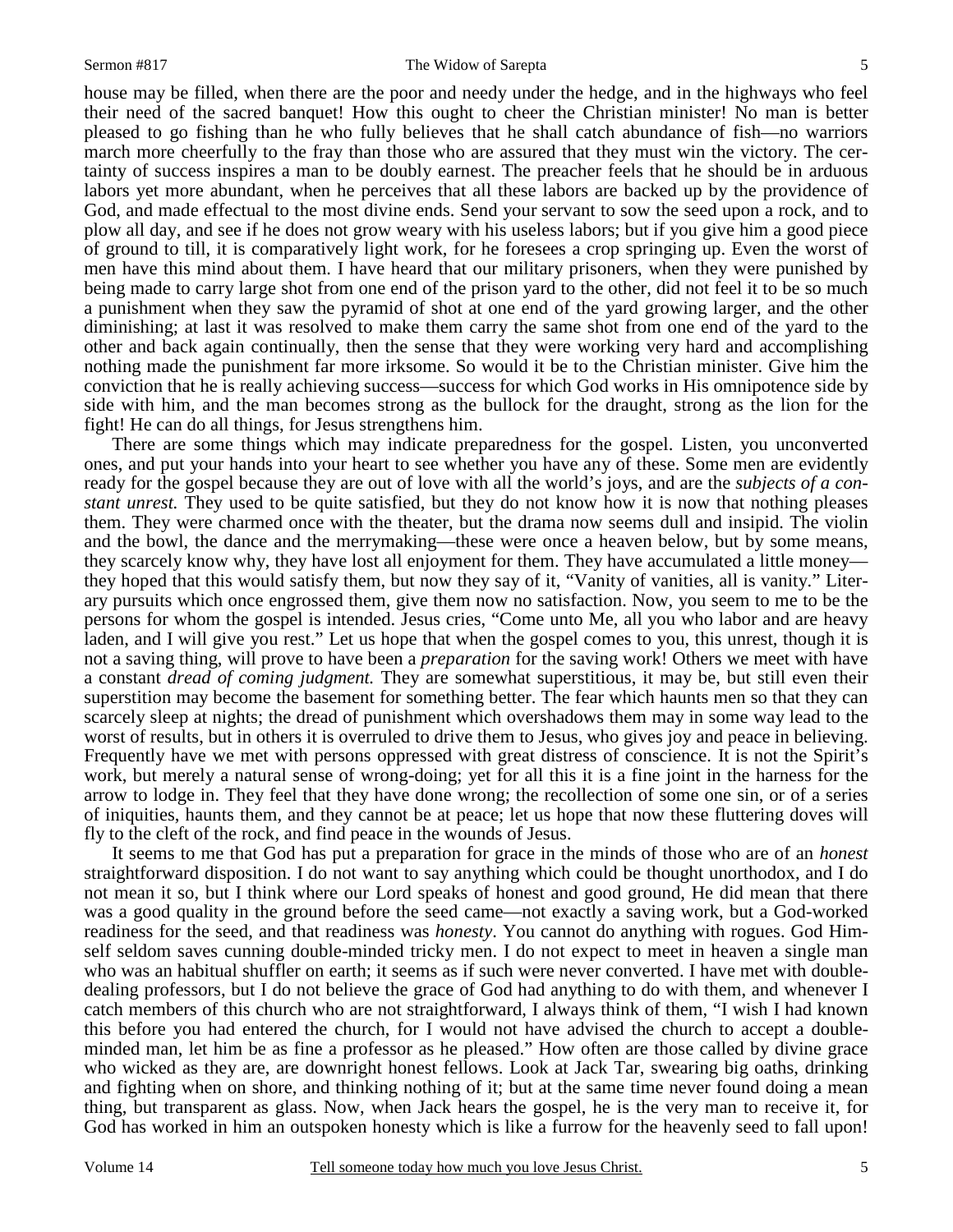Honest persecutors have often become honest martyrs. Take, for instance, the apostle Paul. What an honest man he was! He never received a conviction but he carried it out at once. He was "exceedingly mad" against the servants of God, but as soon as he knew that Jesus was the Christ, what a bold defender of the faith he became! It delights me to see in men the operations of creation and providence, like secret commands of God, preparing men for mercy, so that when the open command comes with the Spirit of God, the men receive it and are saved.

 There are other matters of this sort, but I shall not mention them; I only want to bring out the point that, apart from the Spirit, and before the effectual grace of God, there are workings in providence without, and mental operations within, by which men's minds are made ready for the gospel, so that when it comes, it is as readily obeyed as was the command of Elijah to the widow woman, because, by some mysterious working, God had secretly moved her to sustain him.

**III.** In the third place, our text affords us an instance of ACCEPTED INSTRUMENTALITY.

 Here is a woman selected to sustain the prophet—she is poor, and a widow. Brothers and sisters, if our heavenly Father had so willed it, the spread of the gospel need not have required a penny of our money; but He has ordained it from the very beginning that wherever the gospel comes, it should make an appeal to the generosity of those who profess it, for its support. There are certain persons who say that the minister ought not to be supported, and that it is a very high and honorable thing for him to earn his own living in trade. I have no doubt it is a very honorable thing. I almost envy the preacher who is able, like Paul, to carry on business and to support himself; but I must confess I am very well satisfied to be as honorable as my Master was—and as He never carried on any trade from the time He took to the ministry, but was supported by the free-will offerings of His people, it is, as far as I am concerned, enough for the servant to be as his Master, and the disciple as his Lord. From the very first, when our Lord began to preach, the people entertained Him, and supported Him, and His rule was, when He sent forth His apostles, not, "Pay your expenses, and mind you do not mention anything about money to the people," but, "Into whatever house you enter, eat such things as are set before you." They were evidently to live upon the people to whom they preached, for, said He, "The laborer is worthy of his hire." Now, why has our Lord been pleased to put it so, that the carrying on of the gospel should always require money? There is something so distressing about the very sound of the word *money* that some superfine Christians feel quite ill when the box comes round; they are so heavenly-minded that the idea of *any* allusion to Mammon grieves their blessed spiritual-mindedness! Why did our Lord put it so that there should ever be any need of speaking about funds? Why did He talk of the widow's mites, and sit over by the treasury? Why not abolish the treasury altogether? Surely He was as spiritual as we are! Why did He introduce the topic of money, or render it necessary that it should be introduced? Was it not because the giving of something to God is the truest form of worship, especially when you give till you feel you have given? To sing a hymn, to pray, yes, these are well enough, but what hypocrite will not do these? What really is there of self-denial in these? If we have sung, we can sing again, and it costs us nothing, but he who gives something, he who like the Sareptan widow is willing to give all of his little, has given a real tribute to the Most High. There is no shame about that, and of all the offerings which come up before God, I will venture to say that the money gifts of His people are among the most real, and the gifts of the poor when they have to deny themselves in order to give, are as acceptable to Jesus Christ as the wrestling of Jacob by Jabbok, or the songs of David when he danced before the ark.

 May not our Lord have been pleased to address us in Scripture concerning "the collection," because generosity to the Lord's work sanctifies the toils of earth? During six long days the Lord's people are working among bricks and timber, or in the field at the plow-tail, or standing behind the counter—what a dreary thing were this for an immortal spirit if it could not be sanctified to noble uses! The Lord enables you to sanctify the labor of the six days by bidding you consecrate a portion of the earnings of the six days to Him, week by week presenting your offering through Jesus Christ. It links earth with heaven; it links your merchandise and shipping, your exchanges and warehouses with the heavenly Jerusalem, and its streets. Instead of degrading religion by bringing it down to connection with Mammon, the demands upon your generosity elevate you by enabling you to do something for God, and compel this world's toils to yield a tribute to the Lord of all.

 There is another reason for the calls of the gospel upon our purses, which is not at all a small one. God intends thereby to conquer in His people covetousness and earth-love. He calls upon them to support the cause of religion, not because religion could not exist without them, but because *they* could not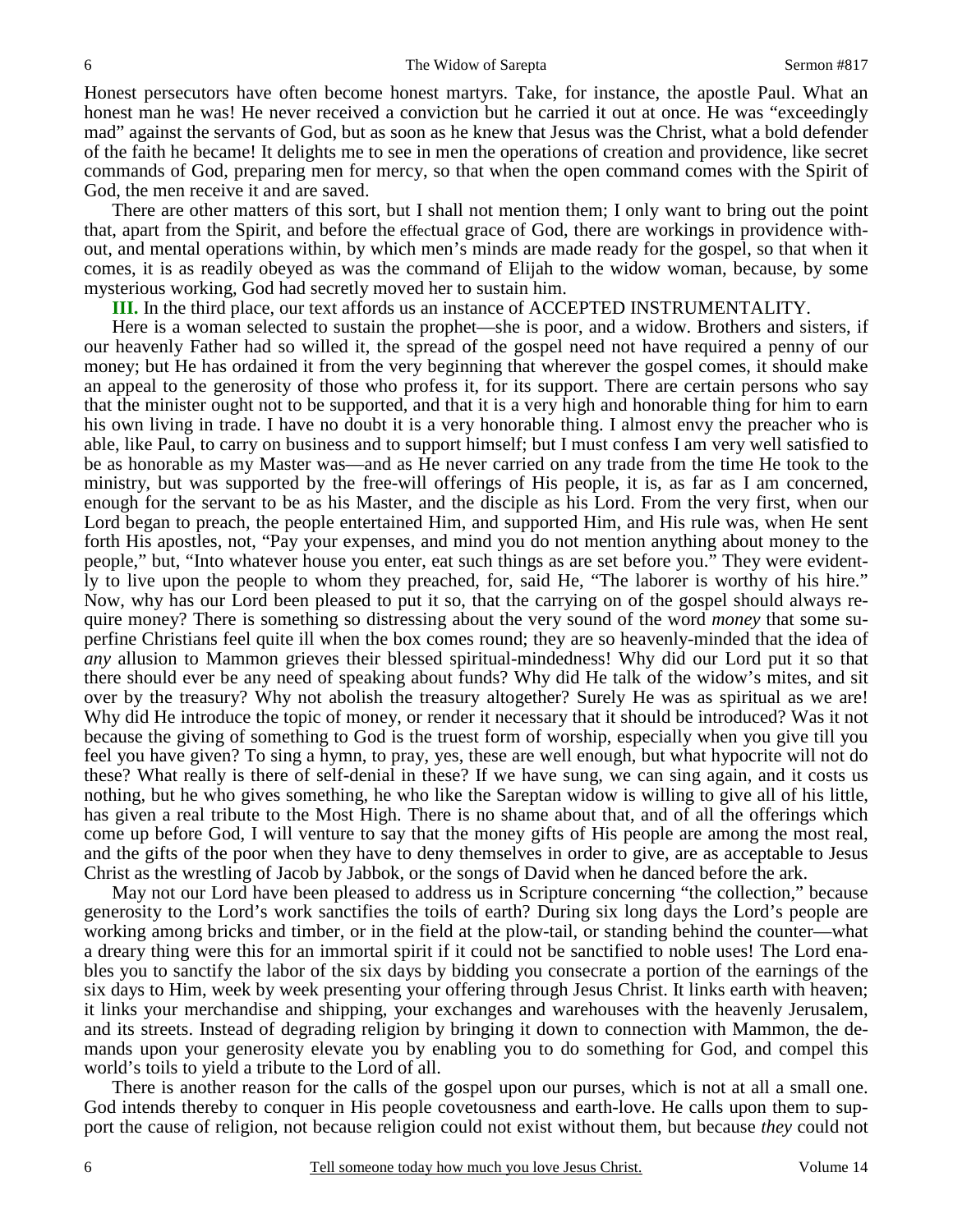### Sermon #817 The Widow of Sarepta

healthily exist without giving of their means to the Lord. Even Christians would soon grow covetous if God took not His tithe; if there were no portion for the Lord's poor, and the Lord's work in the world, it would come to this—the greedy shoveling in of all we have, and the putting of it by for our children and our heirs, the adding of house to house, and field to field till we were left alone in the world. There would scarcely be the possibility of Christianity in us if God did not require from us as a loving token that we should contribute to His work.

 Then there is another reason, it puts such honor upon us to be allowed to give to Christ. I do not know how you feel, but when I am permitted to give anything to Him who opened His five wounds for me, who gave heart and soul, and all that He had for my redemption, I am full of delight! When I receive I fall flat on my face, but when I am permitted to *give*, a hand is laid upon me to lift me up, and I rise honorably accepted with my gift. You would all feel honored if you were permitted to present a gift to a queen—how much more to give to the King of kings! The cattle on a thousand hills are His; if He were hungry, He would not tell us; if He were thirsty, he would ask no drink from us; but yet in condescending love He comes to us, and His church comes to us*, informa pauperis,* and begs us to assist to support His work among men; and when we give cheerfully to Jesus, we are honored in the giving.

 In the case before us God commanded a widow woman to sustain Elijah. Now, if there must be money found for the church, why does not our exalted Head send a few rich people who shall give all of it, and let the poor go free? The Lord very graciously does send a few richer brothers and sisters who give by far the larger proportion of all religious contributions; but I have always noticed that our Lord will never send a spiritual church enough rich people to let them be able to do without the poor, because His intention is that the blessing of being allowed to give to Him should come as much to the widow of Sarepta, as to Joseph of Arimathea. It is His intention that His rich people should give in proportion, but He never wishes that anything should prevent the very poorest contributing their penny, and receiving the consequent blessing. "I have commanded a widow woman to sustain you." It was a good thing for the widow woman to have such a task assigned her. She was to sustain a prophet. It was an *honor* to her, and it was no loss to her. What the Lord's servant took with one hand, he gave back with the other. And very often we have seen that if God lets His servants give to Him by shovelfuls, He will return it to them by wagonloads at the back door; he will never be a debtor to His creatures. Of course, if they give to *receive* again, they do not give at all—they are only *investing* for themselves; but when they give with a free, willing heart, they shall receive even in this life, and certainly in the life to come, an abundant recompense! Therefore, let the poorest always cast their mites into the treasury. On the first day of the week, let every man lay by in store, be he rich or be he poor. Let none appear before the Lord empty, but bring Him an offering with joyful heart.

**IV.** Lastly, the text is a specimen of UNEXPECTED INTERPOSITIONS.

 Here is a prophet to be sustained. He cannot be hidden away anywhere in Israel, for the king is hunting him; he must go into another country. Who will support him? Jezebel belongs to Sidon, if therefore it is once known that Elijah is in Sidon, he will be seized. But a widow woman living just on the border is prepared by God to entertain the prophet. None of us would have thought of such a thing, but so it was, God unexpectedly finds the right woman who does the work in the right way, whose very obscurity and poverty contributed to the security of the prophet. Let us believe in the unexpected interpositions of God; He lets His people reach an extremity, and then it is His opportunity. You have said, "The last card is played," then God has come in. The ship has gone to pieces, the soldiers are talking of killing the prisoners, the sailors mean to get out into the boat and escape, and yet "some on boards, and some on broken pieces, they all come safely to land." Rest upon God, and remember that He has servants everywhere—he can help you when you have not a friend left, and He can turn your bitterest enemy into your best assistant.

 And this confidence, brothers and sisters, should dwell in the church of God in all the times of her need. How many, in this matter, sail upon the wrong tack. Years ago it used to be thought that if somebody, when he died, would endow a chapel, what a good thing it would be because then there would be something certain to keep it up. But there has never been, that I have ever known, a single place in our denomination in which an endowment has not proved a crushing curse! The Lord will not have us contrive to do without Him; He will cast us on Himself. A Church of England paper charges me with wishing to endow the College. I never had such a thought; I would not accept such a thing. I will spend now, at once, all I can get, for the needs of men are great and pressing. Peter and Paul, whatever they had,